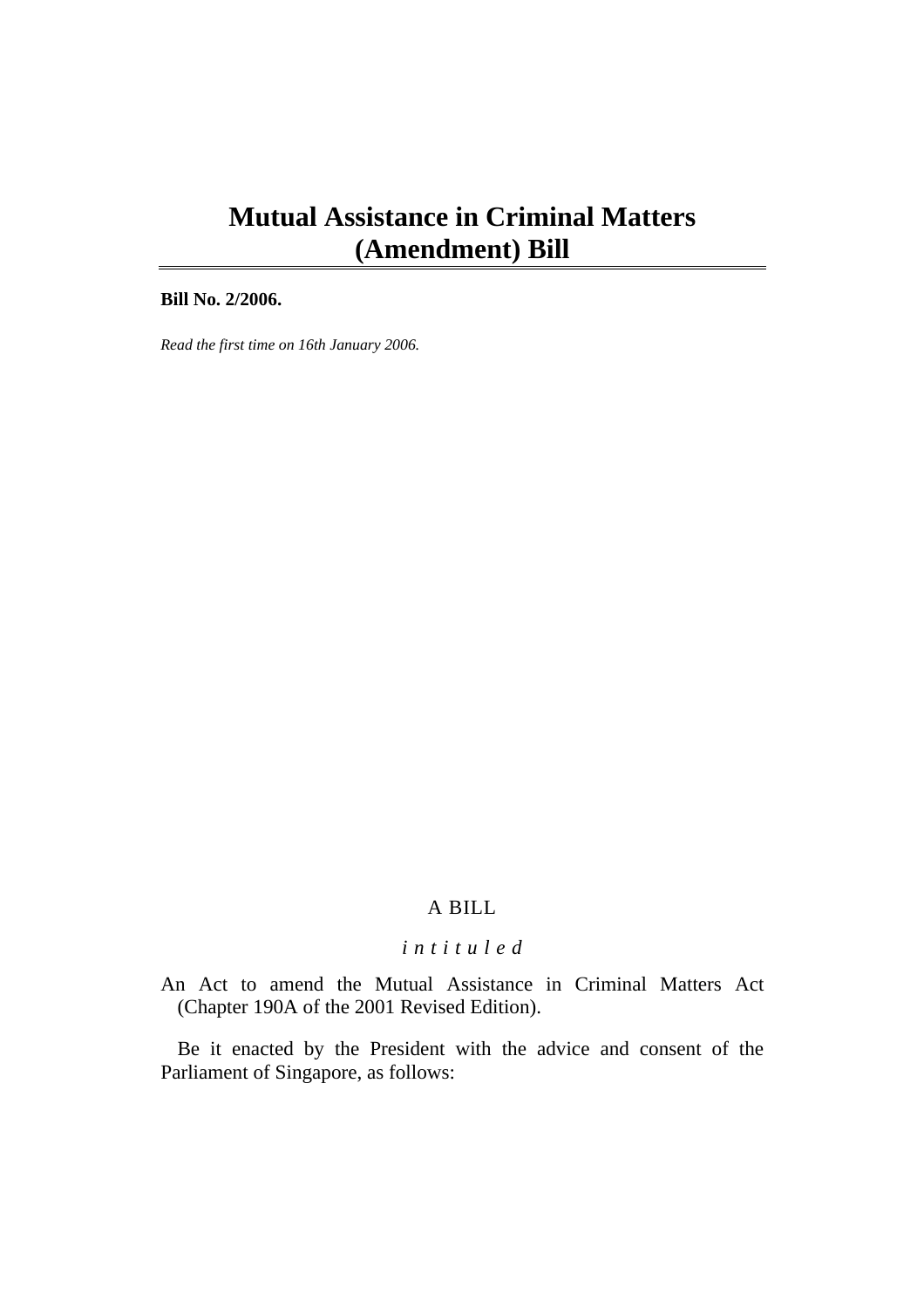#### **Short title and commencement**

**1.** This Act may be cited as the Mutual Assistance in Criminal Matters (Amendment) Act 2006 and shall come into operation on such date as the Minister may, by notification in the *Gazette*, appoint.

## <sup>5</sup>**Amendment of section 2**

**2.** Section 2 of the Mutual Assistance in Criminal Matters Act (referred to in this Act as the principal Act) is amended —

- (*a*) by deleting the words "prescribed foreign country" in the 2nd line of the definition of "foreign confiscation order" in 10 subsection (1) and substituting the words "foreign country";
- (*b*) by deleting the words "that is made on or after the date the order under section 17(1) declaring that country as a prescribed foreign country comes into force," in the 12th, penultimate and last lines of the definition of "foreign confiscation order" in subsection (1) 15 and substituting the words "that is made on or after the appointed date for that country";
	- (*c*) by deleting the words "prescribed foreign country" in the 2nd line of the definition of "instrumentality forfeiture order" in subsection (1) and substituting the words "foreign country";
- 20 (*d*) by deleting the words "that is made on or after the date the order under section 17(1) declaring that country as a prescribed foreign country comes into force" in the 9th, penultimate and last lines of the definition of "instrumentality forfeiture order" in subsection (1) and substituting the words "that is made on or after the 25 appointed date for that country"; and
	- (*e*) by inserting, immediately after subsection (3), the following subsection:

"(4) In the definitions of "foreign confiscation order" and "instrumentality forfeiture order", a reference to the appointed 30 date for a foreign country is a reference to —

> (*a*) in the case of a prescribed foreign country that was declared as such before the date of commencement of the Mutual Assistance in Criminal Matters (Amendment) Act 2006, the date the order under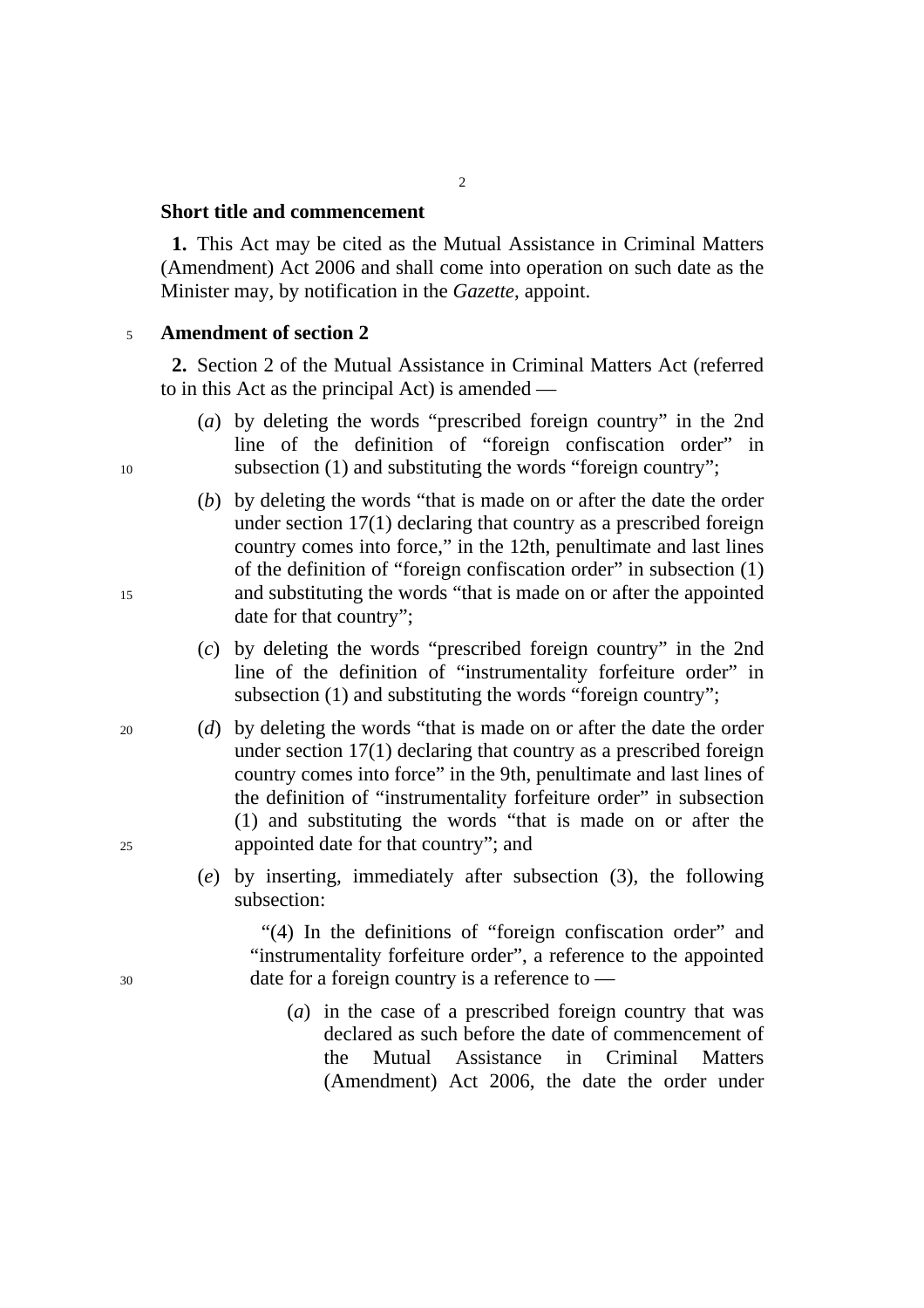section 17(1) making such declaration came into force; or

(*b*) in any other case, the date of commencement of the Mutual Assistance in Criminal Matters (Amendment) 5 Act 2006.".

#### **Repeal and re-enactment of section 16**

**3.** Section 16 of the principal Act is repealed and the following section substituted therefor:

3

#### "**Application of this Part**

<sup>10</sup>**16.**—(1) Subject to the provisions of this Part —

- (*a*) assistance under sections 21 and 27(1) and Divisions 7 and 8 may be provided to any foreign country; and
- (*b*) assistance under section 27(2) and Divisions 2 (other than section 21), 3, 5 and 6 may only be provided to any 15 prescribed foreign country.

(2) Notwithstanding subsection (1)(*b*) but subject to the provisions of this Part, any assistance referred to in that provision may be provided to a foreign country that is not a prescribed foreign country if the appropriate authority of that country has given an undertaking 20 to the Attorney-General that that country will comply with a future request by Singapore to that country for similar assistance in a criminal matter involving an offence that corresponds to the foreign offence for which assistance is sought.

(3) The foreign country referred to in subsection (2) shall be 25 deemed a prescribed foreign country for the purposes of the relevant provisions of this Part and (if applicable) the Schedule.".

### **Amendment of section 20**

**4.** Section 20(2) of the principal Act is amended by deleting paragraph (*d*) and substituting the following paragraph:

30 "(*d*) if, in the case of any assistance under sections 21 and 27(1) and Divisions 7 and 8, that country is not declared as a prescribed foreign country under section 17 and the appropriate authority of that country fails to give an undertaking to the Attorney-General that that country will